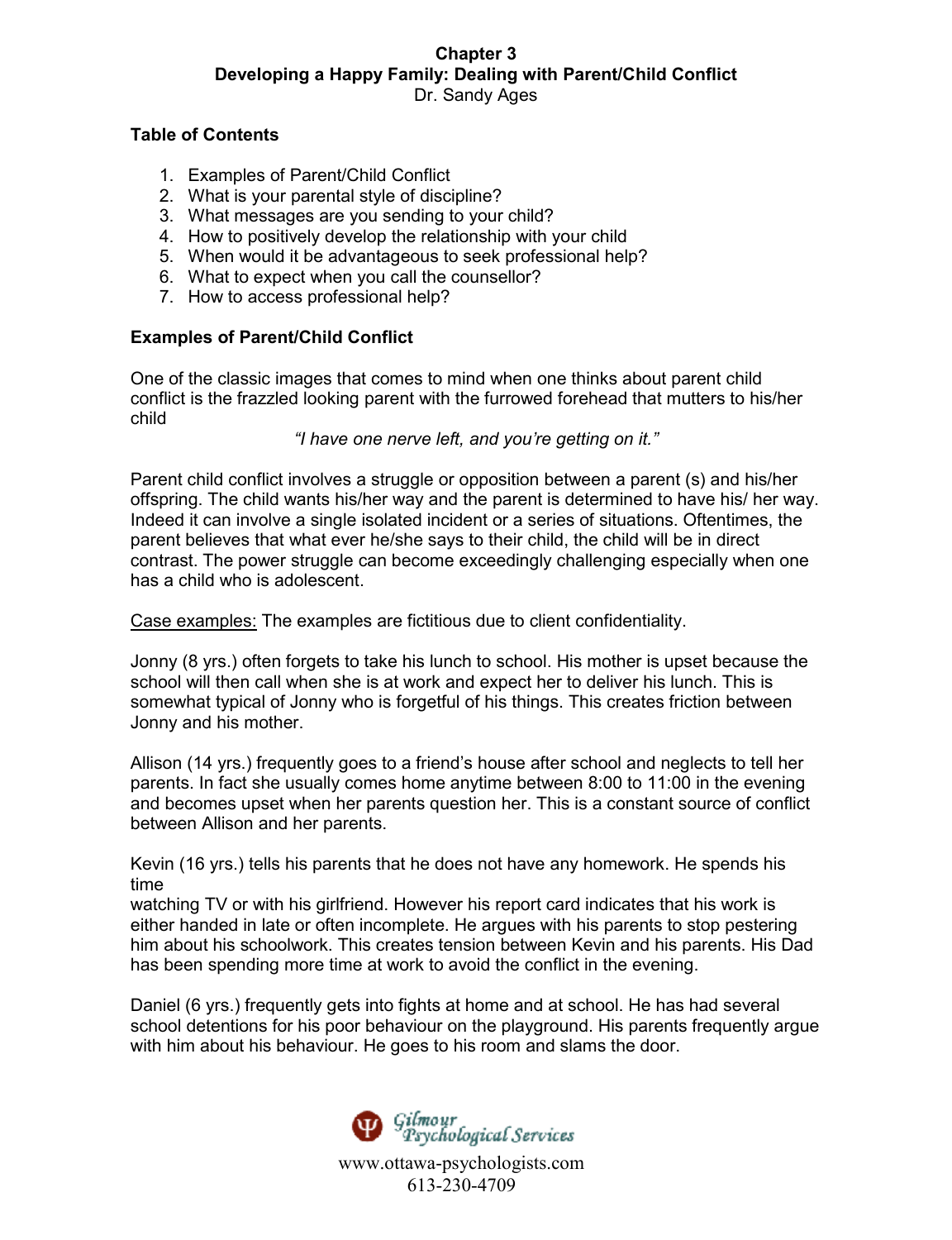Do you recognize any issues that may be similar to what you have to deal with at home? Do you find that parenting is a power struggle with your child? There just is not the cooperation or the respect for your authority. You recall some familiar words that your parents spoke to you when you were growing up. The words of your parents' haunt you:

"Just wait until you have children of your own!"

Let us do a checklist on what is happening in your family.

| <b>Question</b>                                                                   | <b>Answer</b> |    |
|-----------------------------------------------------------------------------------|---------------|----|
| Am I working longer hours to avoid being<br>with my child?                        | Yes           | No |
| Do I have more negative interactions with<br>my child than positive interactions? | Yes           | N٥ |
| Is there more tension in the house<br>because of the conflict with this child?    | Yes           | N٥ |
| Do I take my frustrations out on other<br>family members?                         | Yes           | N٥ |

If you have answered yes to one or more of these questions, what can you do about it? Are there some suggestions that you can follow to alleviate some of this conflict and tension?

# **What is your Parental Style of Discipline?**

For a start let us look at your parental style of discipline to determine where conflict and tension may be coming from.

| <b>Parental Behavior</b>  | <b>Child's Behavior/Feelings</b>        |
|---------------------------|-----------------------------------------|
| demands obedience         | power struggle with parent              |
|                           | rebels                                  |
|                           | lacks self-confidence                   |
| encourages choice         | Cooperates                              |
|                           | learns to problem solve                 |
|                           | self-confident                          |
| overindulges child        | child is selfish                        |
| gives into demands        | child does not respect rights of others |
| knows when to say NO      | respects the rights of others           |
| encourages mutual respect |                                         |
| demands perfection        | frustrated/discouraged                  |
| criticizes child          |                                         |
| encourages child          | attempts new experiences                |
| sets realistic standards  | relaxed                                 |

Where do you fit in? Are you basically demanding of your child or do you encourage decision-making? Are you overindulgent with your child or are you able to say "No"? Do you demand perfection of your child or do you set realistic standards?

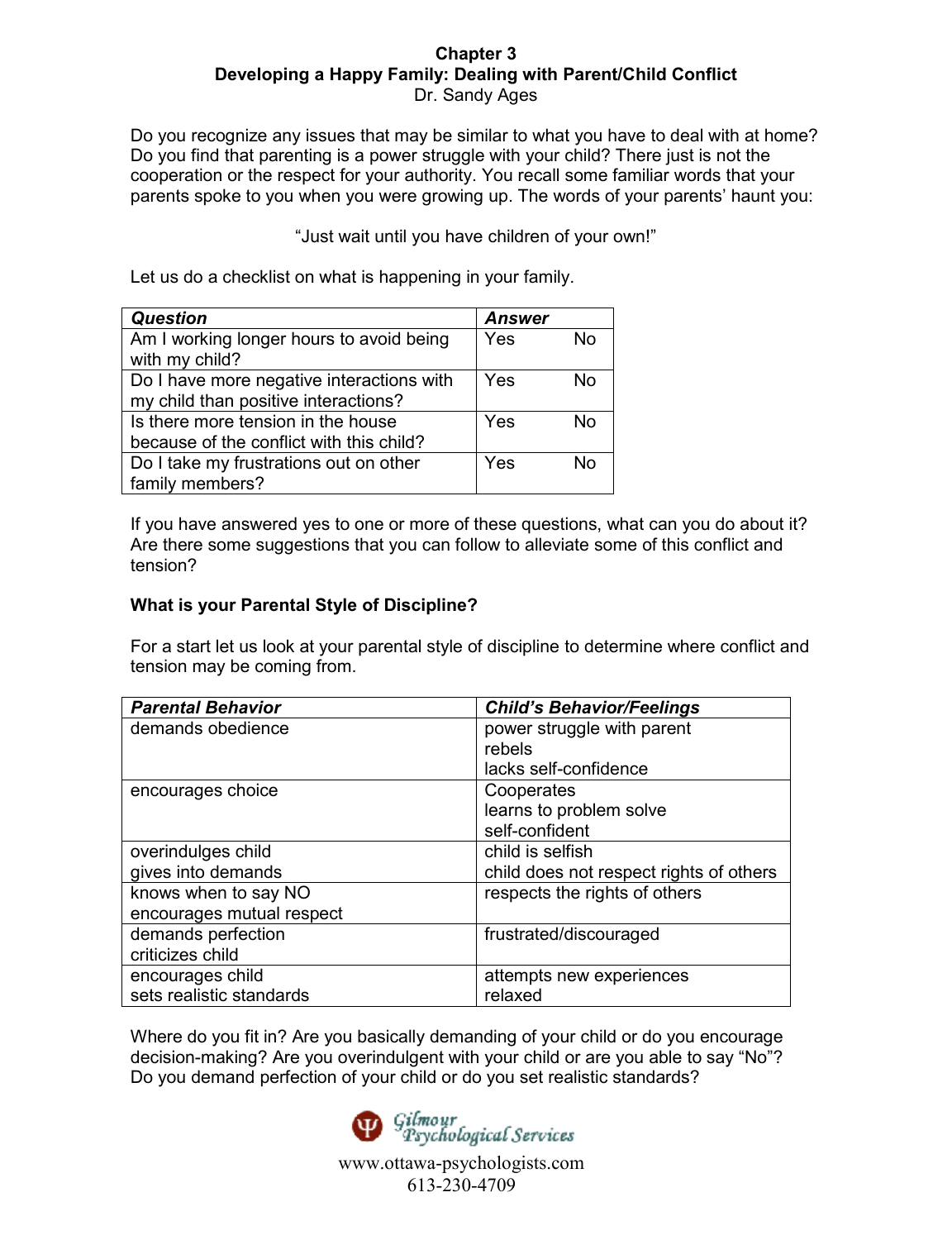## **What messages are you sending to your child?**

Depending on your parental style and your own belief system, there are messages that your child learns from the interactions.

| <b>Parental Belief</b>                 | <b>Message to Child</b>                  |
|----------------------------------------|------------------------------------------|
| parent is right                        | winning is most important                |
| parent is in control                   |                                          |
| child can make decision and/or help in | my feelings and thoughts                 |
| decision making                        | count                                    |
| others are more important than me      | expects to have his demands satisfied by |
| I want my child to be happy            | others                                   |
| all individuals are important          | everyone counts                          |
| my child needs to learn to handle      |                                          |
| disappointments                        |                                          |
| I must be perfect                      | Believes that he/she is not good enough  |
| I cannot make a mistake                |                                          |
| it is okay to make mistakes            | it is okay to make mistakes              |
| we learn from our mistakes             | we learn from our mistakes               |
|                                        | mistakes are a challenge                 |
|                                        | learning is a positive experience        |

What is your belief system and what is your child learning from you? How does this belief system influence your behaviour and interactions with your child? How does this belief system contribute to the parent child conflict?

Positive parenting is best achieved in a family setting where love, caring and nurturing are the foundation of the home environment. Please complete the following checklist to assist you in reflecting on your positive parental behaviours.

| <b>Positive Parental Behaviour</b>                       | <b>Frequency of occurrence.</b><br>always / usually /seldom |
|----------------------------------------------------------|-------------------------------------------------------------|
| I greet my child by name and with a smile.               |                                                             |
| I provide clear guidelines about basic routines.         |                                                             |
| I model the good manners I expect from my child.         |                                                             |
| I show respect to my child.                              |                                                             |
| I actively listen to my child.                           |                                                             |
| I believe that my child has potential.                   |                                                             |
| I encourage my child to be responsible for his/her own   |                                                             |
| belongings.                                              |                                                             |
| I help my child to celebrate his/her achievements and    |                                                             |
| his/her victories.                                       |                                                             |
| I support my child in setting and achieving realistic    |                                                             |
| personal goals.                                          |                                                             |
| I encourage my child to solve his/her own problems and I |                                                             |
| am willing to assist.                                    |                                                             |
| I encourage and support kindness and peacemaking.        |                                                             |

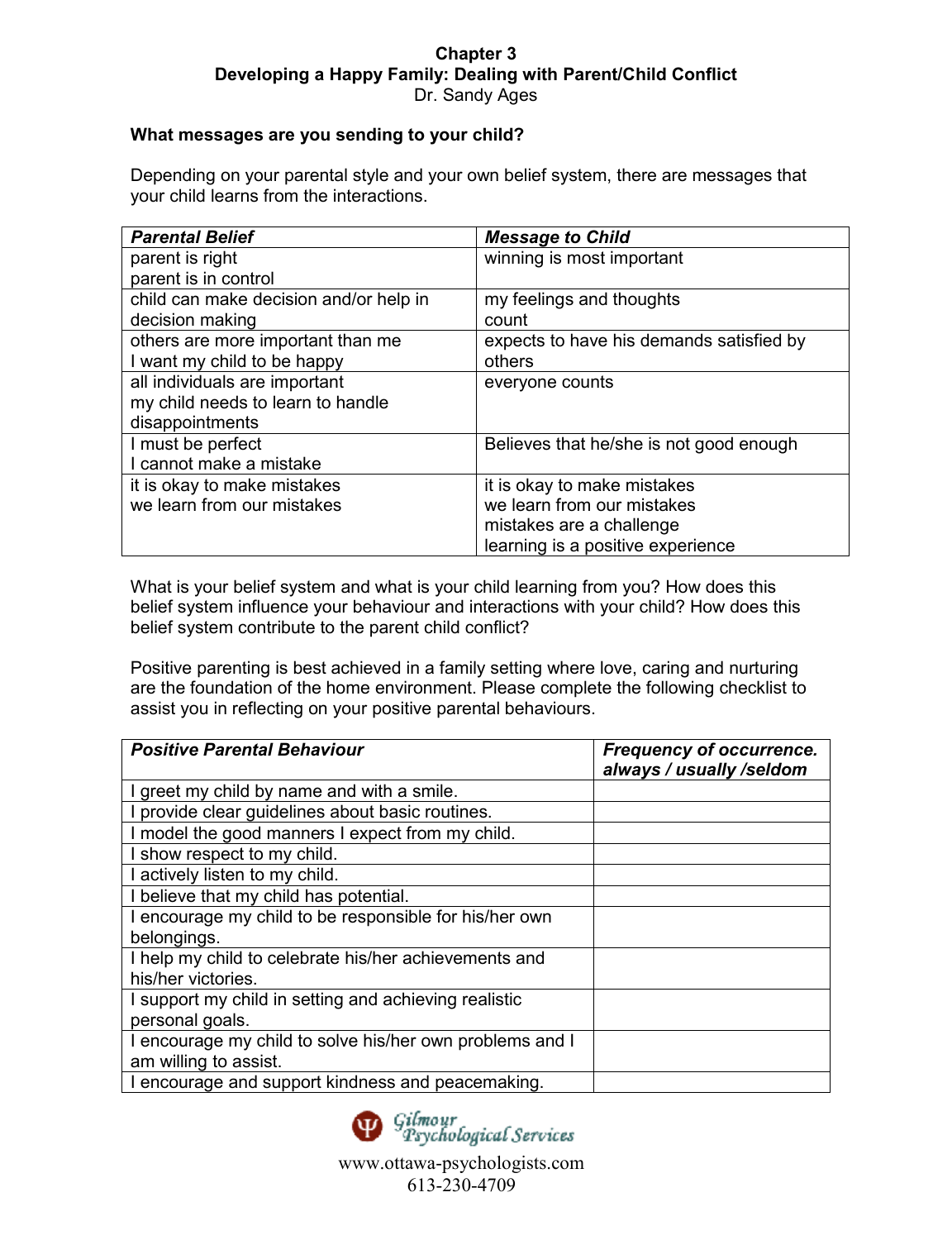Dr. Sandy Ages

| I encourage cooperation with my child.                    |  |
|-----------------------------------------------------------|--|
| I spend more of my time on positive than on negative      |  |
| behaviours.                                               |  |
| I make each day a fresh start for my child.               |  |
| I have realistic standards and expectations for my child. |  |

Congratulations to those who have checked the "always" column for some or all of the positive behaviours. Now, please look at the ratio of the number of ticks in the "seldom" column to the number of ticks in the "usually" column? Do you notice a pattern of your parental behaviour that may affect or influence the behaviour of your child? Can you set one or two behavioural goals for yourself that might enhance your parenting style and decrease the number of parent/child conflicts?

## **How to positively develop the relationship with your child**

To determine what to focus on in your relationship with your child, examine the following two charts on: communication skills and problem solving strategies.

| <b>Communication Skills</b>                                              |
|--------------------------------------------------------------------------|
| Active listening: paraphrase, clarify, feedback                          |
| Assertive statements: say what you mean and mean what you say            |
| Take turns talking: not talking over each other or interrupting          |
| Stay non-blaming                                                         |
| Stay non-defensive                                                       |
| Recognize the difference between a discussion and an argument            |
| Recognize the difference between an excuse and an explanation            |
| Choose words carefully: no put downs or sarcasm                          |
| Listen for the emotion behind the content.                               |
| Be understanding: put yourself in your child's place                     |
| Control non-verbal behaviour: tone and volume of voice and body language |
|                                                                          |

Active listening is a two way process. When one person is talking, the other person is actively listening. To listen actively, paraphrase, clarify and give positive feedback to your child. Paraphrasing means that you state in your own words what you think your child just said:

> "What I hear you saying is that .........." "If I understand you correctly .........."

If you consistently paraphrase you will correct any misinterpretations immediately and help to keep track and to remember the important points of the communication. After you paraphrase what you heard, you may learn that your interpretation of the communication was erroneous. With clarification you ask questions to clarify and to refine your comprehension of what your child said to you. The focus of clarification is to understand, to learn, to help. The intention is not to put down or to interrogate your child. Your tone of voice (pleasant vs. sarcastic) and the volume of your voice (moderate vs. loud) will also convey an important message to your child.

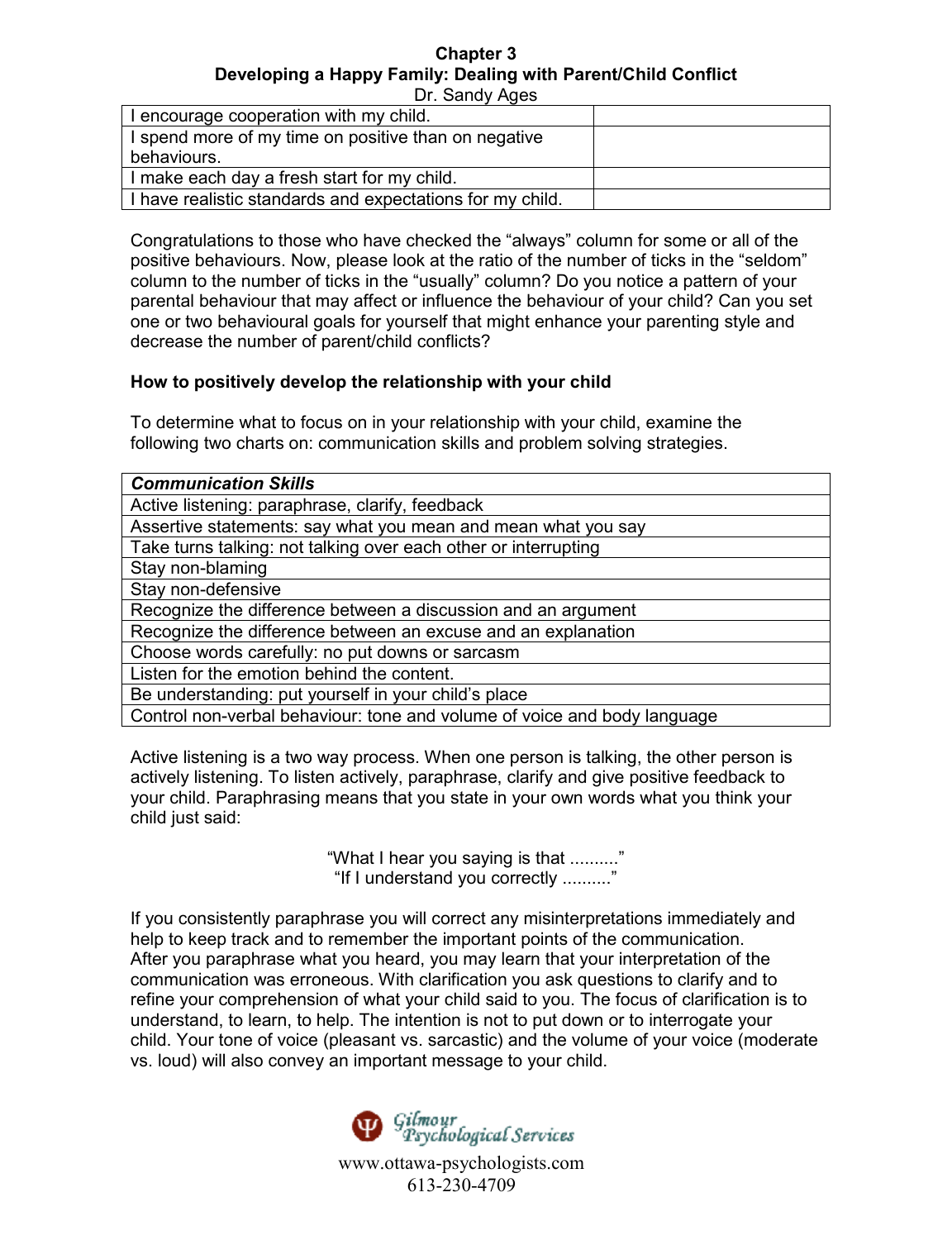Assertive statements begin with the word "I". The format is quite simple.

- 1. I feel… (state emotion)
- 2. when you ... (state child's behaviour)
- 3. and I would like you to… (state new behaviour)

With this direct kind of statement, your child knows:

- 1. how you feel (positive or negative feeling)
- 2. about his/ her specific behaviour (acceptable or unacceptable)
- 3. and what you would like him/her to do (new behaviour).

To assist in taking turns talking, try setting a timer for 5 or 10 minute intervals. Oftentimes statements that begin with "you" can be accusatory or blaming. If you practice stating "I" statements as noted above, the conversation will take on a more positive tone.

Taking a break from a discussion is a good idea especially if the emotions are running high. If you are shouting at each other, the important message is completely lost. Reschedule another talk and recognize that the emotions have taken over and the content of the message is being overshadowed by this heightened emotion.

You now have the tools to assist you in moving on to the next stage of addressing the conflict. Problem solving strategies between parent and child are important to develop. It teaches the child that the problem has ownership and the parent wants to jointly handle this issue with the child's input. It is not a control issue of the parent versus the child. The message to the child is that he/she can contribute to the solution of the problem. Essentially the strategy is broken into two functional parts: talking time and action time.

# **Problem Solving Strategy - Talking Time**

- 1. What is the problem?
- 2. Who owns the problem?
- 3. How does the child feel?
- 4. What does the child think the parent feels?
- 5. How does the parent feel?
- 6. What does the parent think the child feels?
- 7. What does the child need?
- 8. What does the parent need?

## **Problem Solving Strategy: Action Time**

- 1. Brainstorm ideas: List all possible solutions without judging or criticizing them. Use a pencil and paper to complete the suggestions.
- 2. Test an idea by asking: What would happen if…?
- 3. Choose the best idea.
- 4. Negotiate the next best solution.

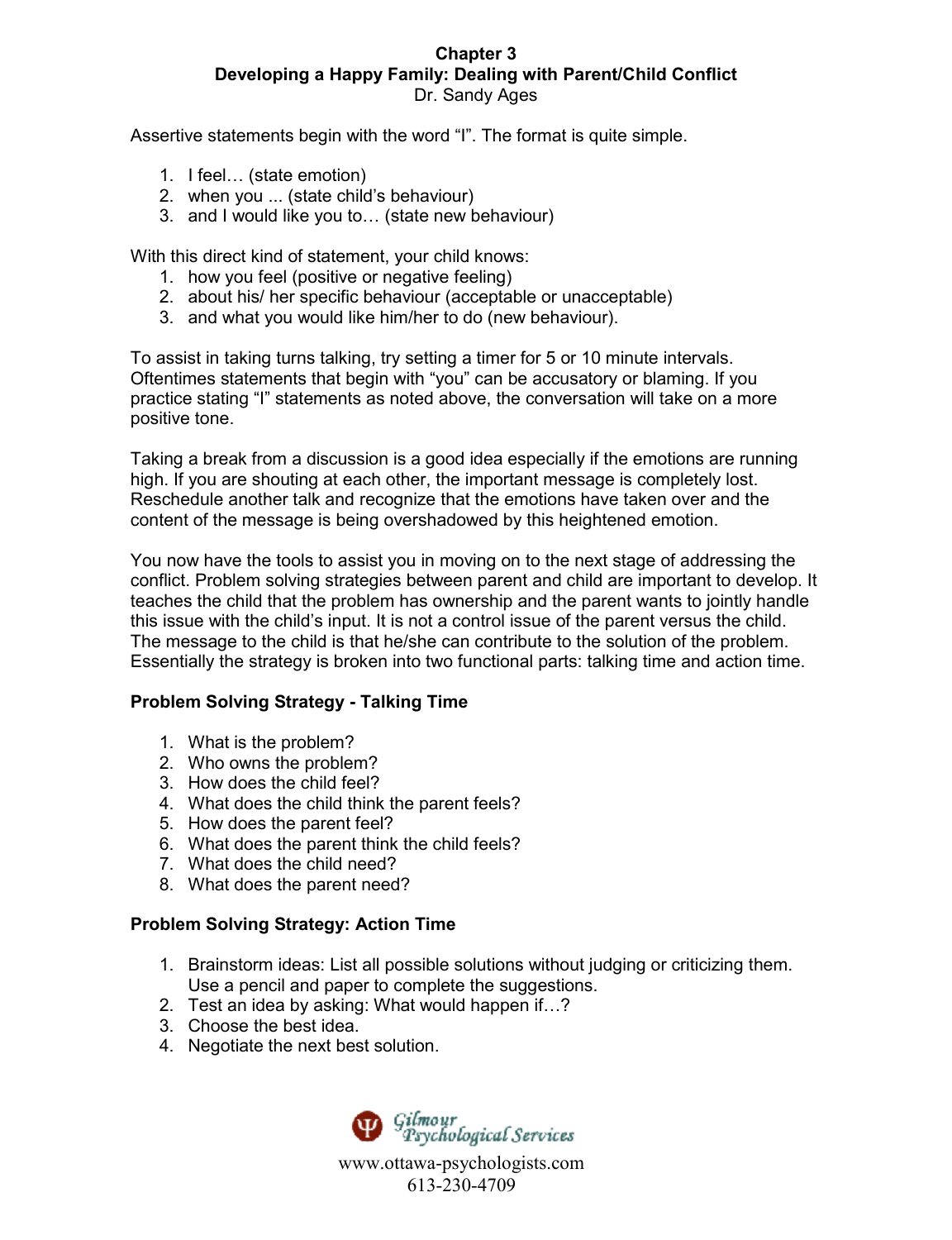An important issue to teach the child is that solutions to problems can be negotiable and that the parent and child can collaborate on finding the solution. This is an important point to stress particularly with adolescents.

## **When would it be advantageous to seek professional help?**

Sometimes the conflict is such that the communication between the parent and child is so strained that the two parties cannot communicate and problem solve together. Seeking professional help from a counselor can be beneficial to bridge this gap. The important message to both the parent and the child is that we need to seek professional counseling to be able to improve our relationship. The parent does not focus on the child being the problem.

In the latter scenario the child will be a hostile non-participant in the counselling process. There is no set rule when a parent should seek professional help from a counsellor. For some parents, when the conflict and stress becomes pervasive to their everyday encounters with their child then they seek professional counselling. An important point to remember is that it is never too early and it is never too late.

# **What to expect when you call the counsellor?**

If I receive a phone call from a parent who wants to make an appointment for his/her child, I tell the parent that the child can choose to see me alone or with the parent; the choice is the child's. Oftentimes the child feels more comfortable meeting alone because he/she has an opportunity to talk with me without the parent sitting in judgment. If the child wants to see me alone for several sessions to work on some of the conflict issues, that is acceptable to me. I inform the parent that he/she will be involved at a later date.

The therapeutic alliance between the counsellor and child is an important component of therapy. This also gives the child some sense of ownership of the problem and a chance to develop some strategies with the counselor on how to communicate with the parent.

There have been some cases that the child, particularly an adolescent has not wanted to come to my office. I have worked with the parent alone in terms of his/her parenting and communication skills. With most cases, the adolescent has later decided on his/her own to come to my office. If the parent starts to make positive changes to his/her behaviour, the adolescent becomes interested in the process and wants to be involved. With reluctant adolescents, I find it effective for the adolescent to interview me on the telephone to decide if he/she wants to make an appointment.

The role of the counselor in working in the area of parent/child conflict is not to be the decision-maker to settle the disputes. Refining parenting and communication skills is the focus of therapy. In fact, I like my clients to know that they will be learning techniques that will benefit them with peers and other adults.